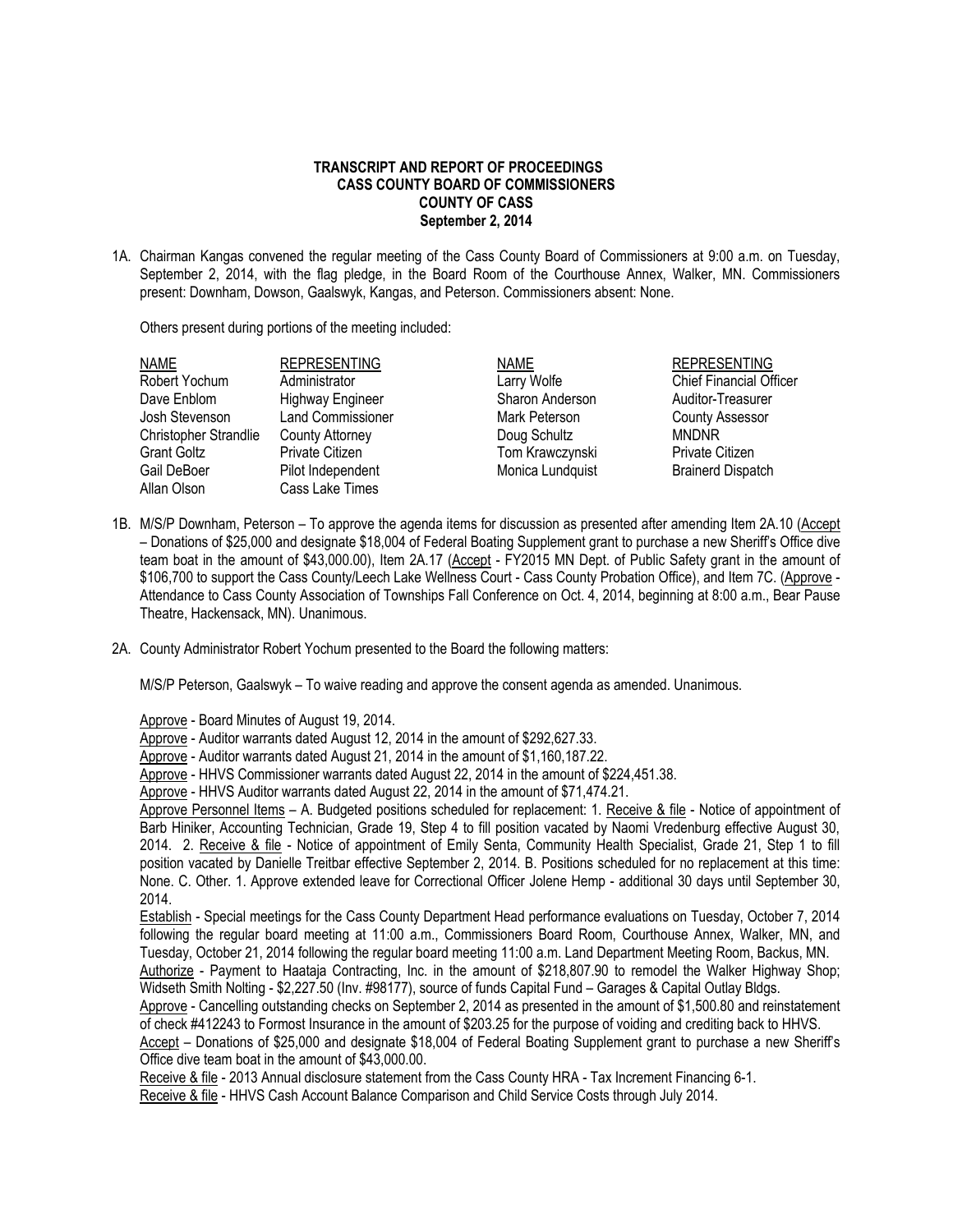Authorize - Acceptance of the Crime Victim Services Grant Agreement (A-CVS-2015-CASSAO-00109) in the amount of \$43,000 beginning Oct. 1, 2014 through Sept. 30, 2015.

Receive & file - Timber auction results of August 28, 2014 totaling 3,943.00cords plus 10.50mbf saw timber totaling \$102,596.00.

Receive & file - Project update on proposed Enbridge Energy limited partnership line 67 expansion project.

Authorize - HHVS Public Health Division as local Public Health Department to apply for NACCHO and CDC Accreditation support initiative RFP up to \$15,000.00.

Accept - FY2015 MN Dept. of Public Safety grant in the amount of \$106,700.00 to support the Cass County/Leech Lake Wellness Court -Cass County Probation Office.

Receive & file - SWCD-NRAC decision not to move planned 2015 summer aspen sales to a 2014 fall auction as requested from MN Forest Industries.

Receive & file - Stagecoach Road (near Widow Lake in Woodrow Township) recommendation from the State Board Minnesota to the National Register of Historic Places.

Accept - Execution of 2014 Emergency Management Performance Grant (EMPG) (PO#3000028771) (CFDA: 97.042) in the amount of \$30,171.00 with budgeted local match of the same.

Receive & file - August 15, 2014 meeting notes regarding on septage disposal.

Approve - Assessor's Office abatements - Tax Year 2012 M & M Inn, 51-815-3109 Woodrow, clerical error, move to real estate parcel (current \$478.00 proposed \$0) tax \$ change (478.00); Tax Year 2013 M & M Inn, 51-815-3109 Woodrow, clerical error, move to real estate parcel (current \$504.00 proposed \$0) tax \$ change (504.00); Tax Year 2014 M & M Inn, 51-815-3109 Woodrow, clerical error, move to real estate parcel (current \$402.00, proposed \$0) tax \$ Change(402.00); Omitted value added to real estate #51-015-3109 for payable 2012, 2013, 2014 equal the same dollars as abatements above.

2B. Administrator Yochum presented meeting notes and executive summary exhibits from the August 22, 2014 Citizen Budget Committee. County Assessor Mark Peterson discussed tax capacity trends and reported \$43,978,600 in new construction valuation for 2015 (\$2,760,700 of which is commercial ~6.2%). Chief Financial Officer Larry Wolfe explained existing and preliminary county property tax rate alternatives considered by the committee. Mr. Yochum reported that the committee has a unanimous recommendation for the 2015 Cass County preliminary property tax levies, however, final 2015 budget recommendations will be filed with the Board prior to the budget public hearing.

Commissioner Gaalswyk moved to accept the Citizen Budget Committee preliminary property tax levy recommendation by the adoption of Resolution No. 41-14, and Commissioner Peterson seconded:

WHEREAS, M.S. 275.065 requires the County Board to adopt a proposed property tax levy prior to September 30, 2014, and

WHEREAS Cass County must include in its tax levy the amount necessary to operate the Longville Ambulance Subordinate Service District (LASSD) established under M.S. 375B,

NOW, THEREFORE, BE IT RESOLVED that the Board of Commissioners do hereby approve the following preliminary property tax levies for 2015 in the stated amounts:

|                                          | Preliminary<br>2015 | Final<br>2014 | Difference |
|------------------------------------------|---------------------|---------------|------------|
| Net County Levy                          | \$19,721,969        | \$19,585,613  | 136.356    |
| <b>LASSD Levy</b>                        | 461,000             | 461,000       |            |
| Preliminary Net Certified Levy           | \$20,182,969        | \$20,046,613  | 136,356    |
| <b>Estimated Preliminary County Rate</b> | 30.600%             | 31.005%       | $-1.31%$   |
| Estimated Preliminary Rate within LASSD  | 34.631%             | 35.036%       | $-1.16%$   |

BE IT FURTHER RESOLVED that a public hearing on the adoption of Cass County's tax levy for 2015 will be held December 2, 2014, beginning at 6:00 p.m. at the Commissioners Board Room, Cass County Courthouse, Walker, Minnesota.

Resolution No. 41-14 was adopted by majority vote: Ayes: Downham, Dowson, Gaalswyk, Kangas, Peterson. Nays: None.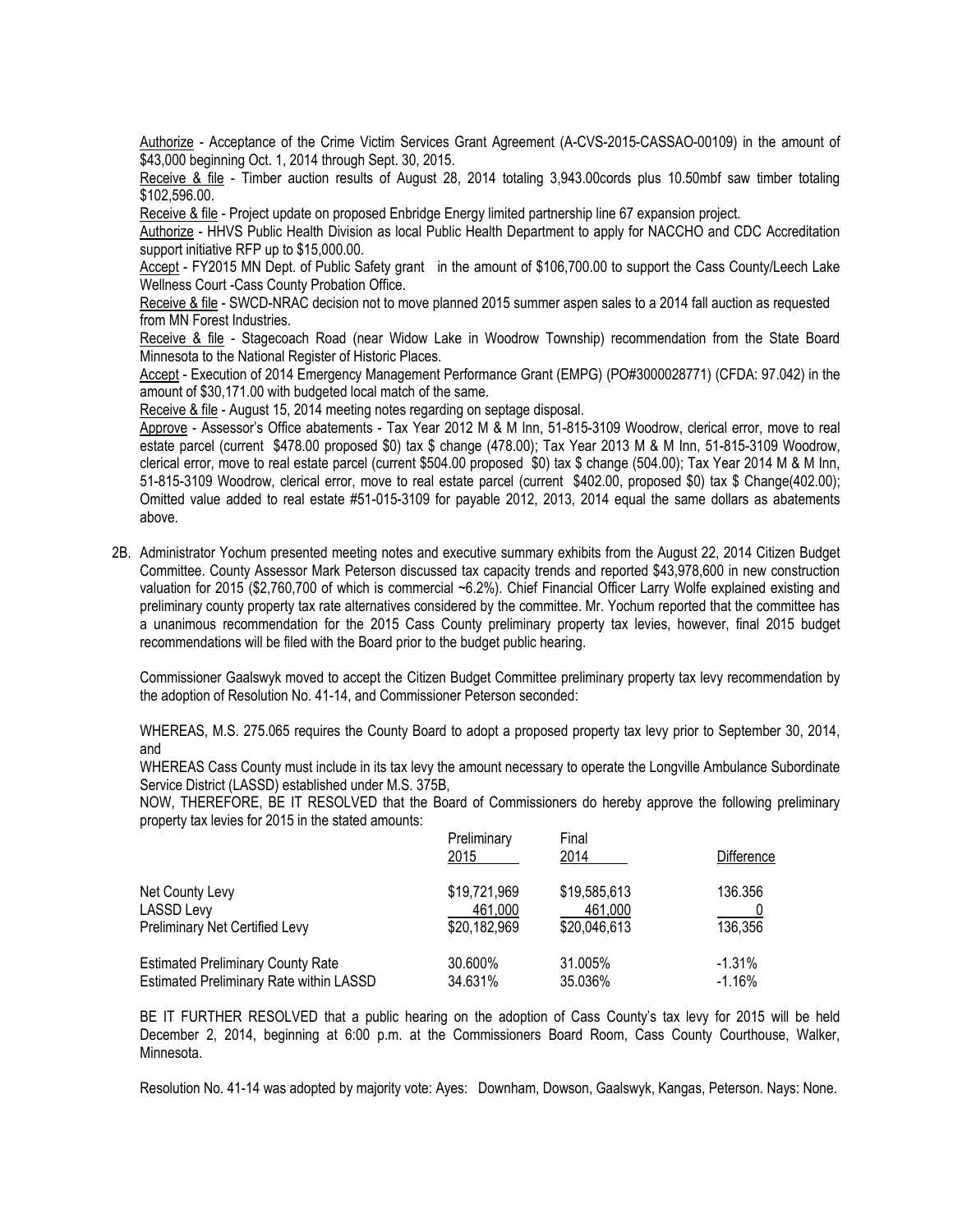Commissioner Gaalswyk moved to accept the Citizen Budget Committee preliminary property tax levy recommendation by the adoption of Resolution No. 42-14, and Commissioner Peterson seconded:

WHEREAS, the Cass County Board of Commissioners acts as township authority for unorganized areas of Cass County, and

WHEREAS, the Cass County Board has considered revenue projections, levy data, and budget needs of the unorganized areas of Cass County for 2015,

NOW, THEREFORE, BE IT RESOLVED that the Board of Commissioners do hereby approve the following preliminary property tax levies for 2015 for Cass County unorganized townships:

|                      | Preliminary<br>2015 | Final<br>2014 |
|----------------------|---------------------|---------------|
| UNORGANIZED NET LEVY | \$245,000           | \$245,000     |

BE IT FURTHER RESOLVED that a public hearing on the adoption of Cass County's tax levy for 2015 will be held December 2, 2014, beginning at 6:00 p.m. at the Commissioners Board Room, Cass County Courthouse, Walker, Minnesota.

Resolution No. 42-14 was adopted by majority vote: Ayes: Downham, Dowson, Gaalswyk, Kangas, Peterson. Nays: None.

3A. Doug Schultz (Area Fisheries Supervisor MN DNR) explained that in 2011 representatives from the Leech Lake Area Watershed Foundation contacted property owners on Miller's Bay, Leech Lake, regarding potential sale to the State for the sole purpose of protecting critical aquatic habitat on Leech Lake (one of seven known muskellunge spawning sites). Mr. Schultz added that this bay was identified in DNR's 2011-2015 Leech Lake Management Plan as a habitat protection priority. This 4.3 acre parcel with 1,050 feet of shoreline in Pine Lake Township is the last parcel in this project plan (the Pine Lake Township Board has previously expressed verbal support for the proposed acquisitions). The parcel will be designated as a general use AMA, meaning all activities other than motorized traffic will be allowed, and is consistent with the uses of adjacent public lands. Funding for this parcel will include funds from Reinvest in Minnesota (RIM), and the use of RIM funds to purchase property by the State requires County approval. CFO Wolfe commented that present tax capacity generates approximately \$644 per year in local property tax compared to current PILT rates for the same of approximately \$1,017 per year.

Commissioner Downham offered Resolution No. 43-14 and moved its adoption, Commissioner Dowson seconded: Review of Proposed State Land Acquisition

In accordance with Minnesota Statutes 84.944, Subd. 3 and 97A.145, Subd. 2, the Commissioner of the Department of Natural Resources on September 2, 2014 provided the County Board with a description of lands to be acquired by the State of Minnesota for Aquatic Management Area purposes. Lands to be acquired are described as follows: That part of Government Lot 1, Section 6, Twp. 141, Rge 29, lying east of the centerline of the road and lying north of the south 190.00 feet thereof, Cass Co.

IT IS HEREBY RESOLVED, by the Board of County Commissioners of Cass County on September 2, 2014 that the State's proposed acquisition of the described property be approved.

Resolution No. 43-14 was adopted by majority vote: Ayes: Downham, Dowson, Gaalswyk, Kangas, Peterson. Nays: None.

4A. Auditor-Treasurer Sharon Anderson discussed Cass County election history including August 12, 2014 primary election results (10.37 % turnout rate in MN), previous participation rates in Minnesota primaries, mail ballot precinct trends (39 precincts are voting by mail in 2014), and the reimbursement of \$5,600.00 from the Leech Lake Band of Ojibwe for a new satellite location for voter registration and in person absentee balloting at their government center in Cass Lake.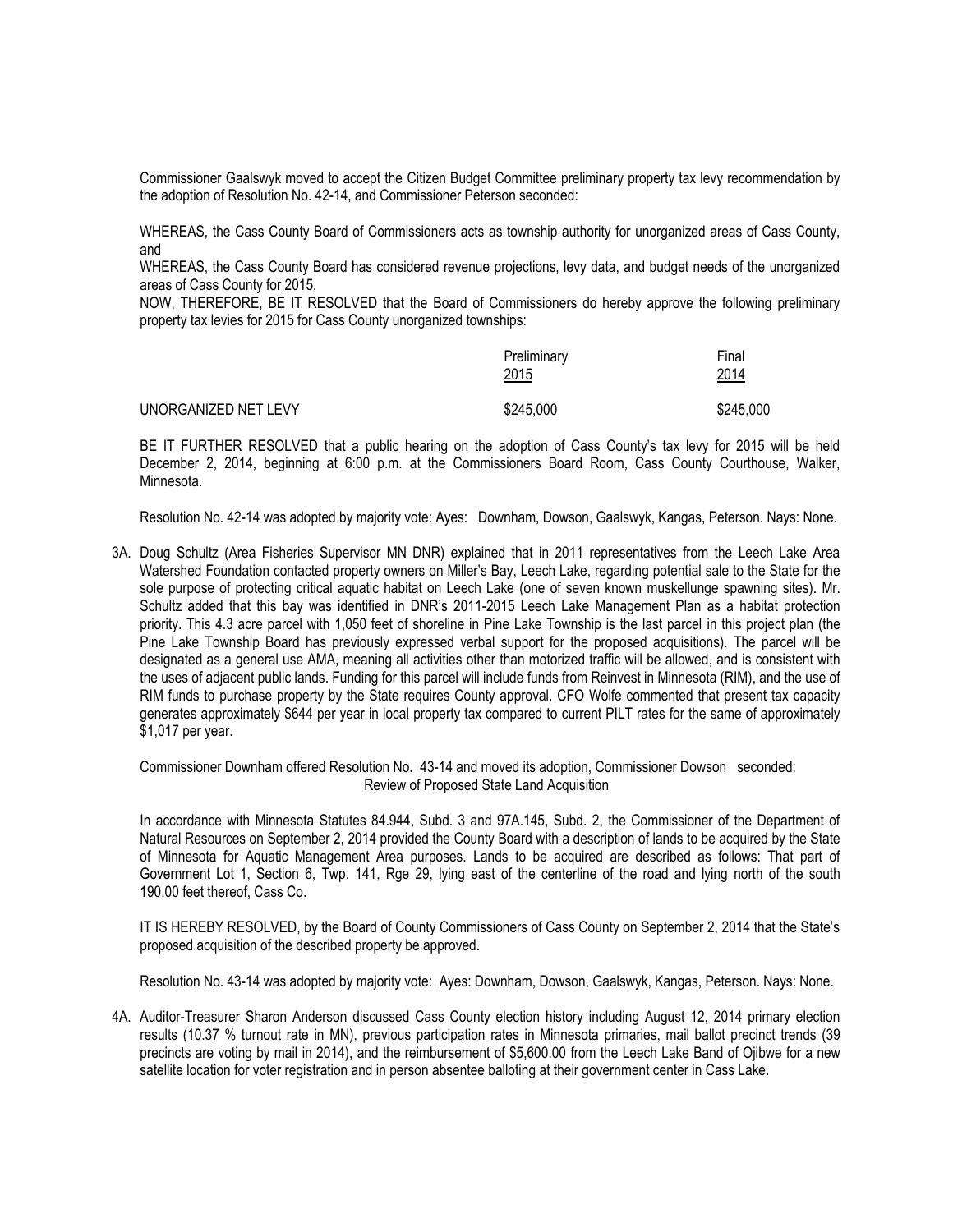M/S/P Downham, Peterson – To accept the Leech Lake Band of Ojibwe reimbursement of the estimated cost of \$5,600.00 to establish a new satellite voting registration and in person absentee balloting site at the Cass Lake Tribal Headquarters for the 2014 state and federal general elections. Unanimous.

- 5A. Land Commissioner Josh Stevenson reported he has received a request from industry to provide an update to the current timber harvest plan. Mr. Stevenson presented the 10 year plan last updated with the assistance of ProWest and Associates, and discussed annual adjustments by the Land Department to better match the available resource. No action necessary.
- 6A. County Highway Engineer Dave Enblom presented a Memorandum of Understanding with the Leech Lake Band of Ojibwe to facilitate the Band's multi-use trail construction along TH#2 in Bena, MN. The project is to be funded with Federal Scenic Byway and MnDOT dollars and Cass County has been asked to act as the Leech Lake Band of Ojibwe's fiscal agent in the MnDOT contracting process.

M/S/P Downham, Dowson – To approve the MOU with the Leech Lake Band of Ojibwe to facilitate the Band's multi use trail construction along TH#2 in Bena, MN and further, to act as fiscal agent for the Leech Lake Band of Ojibwe to receiving the Federal and State dollars designated for the project. Unanimous.

6B. Mr. Enblom reported back to the Board regarding previously tabled action related to possible courthouse parking lot improvements. County Engineer Enblom indicated that up to an additional 20 parking spaces may be achieved by paving and marking the existing gravel lot south of the courthouse complex. If the potential project is to proceed Mr. Enblom recommended feasibility engineering work using a combination of Highway Department staff, and specialized services from Bolton and Menk not to exceed \$5,000.00.

M/S/P Dowson, Gaalswyk – To proceed with professional services not to exceed \$5,000.00 with Bolton and Menk to assist the Highway Department in preparation of a feasibility report for Board consideration of parking lot improvements adjacent to the courthouse (on Michigan Avenue) including alternatives to expand visitor parking. Unanimous.

6C. Mr. Enblom presented a cooperative construction agreement with MnDOT to access the County right of way or property for the purpose of installing Mississippi River Trail bicycling signs along County roads and the County to maintain these signs upon completion.

Commissioner Dowson offered Resolution No. 44-14 and moved its adoption, Commissioner Downham seconded:

IT IS RESOLVED, that Cass County enter into Mn/DOT Agreement No. 06571 with the State of Minnesota Department of Transportation for the following purposes:

To provide for the State to enter upon County Right of Way to install Mississippi River Trail signing along the designated Mississippi River Trail route on County roadways and for the County to provide for proper maintenance of the route signing. Such work will be conducted under State Project No. 8823-293, on various Trunk Highway routes.

IT IS FURTHER RESOLVED, that David Enblom, County Highway Engineer and Robert Yochum, County Administrator, are authorized to execute the Agreement and any amendments to the Agreement

Resolution No. 44-14 was adopted by majority vote: Ayes: Downham, Dowson, Gaalswyk, Kangas, Peterson. Nays: None.

6D. Mr. Enblom requested reimbursement to the Highway Department of Shingobee Connection Trail Project Phase V costs in the amount of \$50,032.28 and CSAH 75 (Casino Road) trail costs in the amount of \$190,560.55. Mr. Enblom also requested the Conservation Fund #73 budget control report reflect: tabling the SWCD & Land Department US Geological Survey request of \$10,000.00, closing the Over the Hills & Woodtick Wheelers preliminary design project, closing the Leech Lake Band CR 75 (Casino Road) trail project, and closing the Shingobee Connection Trail project.

M/S/P Gaalswyk, Dowson – To approve reimbursement to the Highway Department of Shingobee Connection Trail Project Phase V costs in the amount of \$50,032.28 and CSAH 75 (Casino Road) trail costs in the amount of \$190,560.55, and further, to approve the Conservation Fund #73 budget control changes as presented. Unanimous.